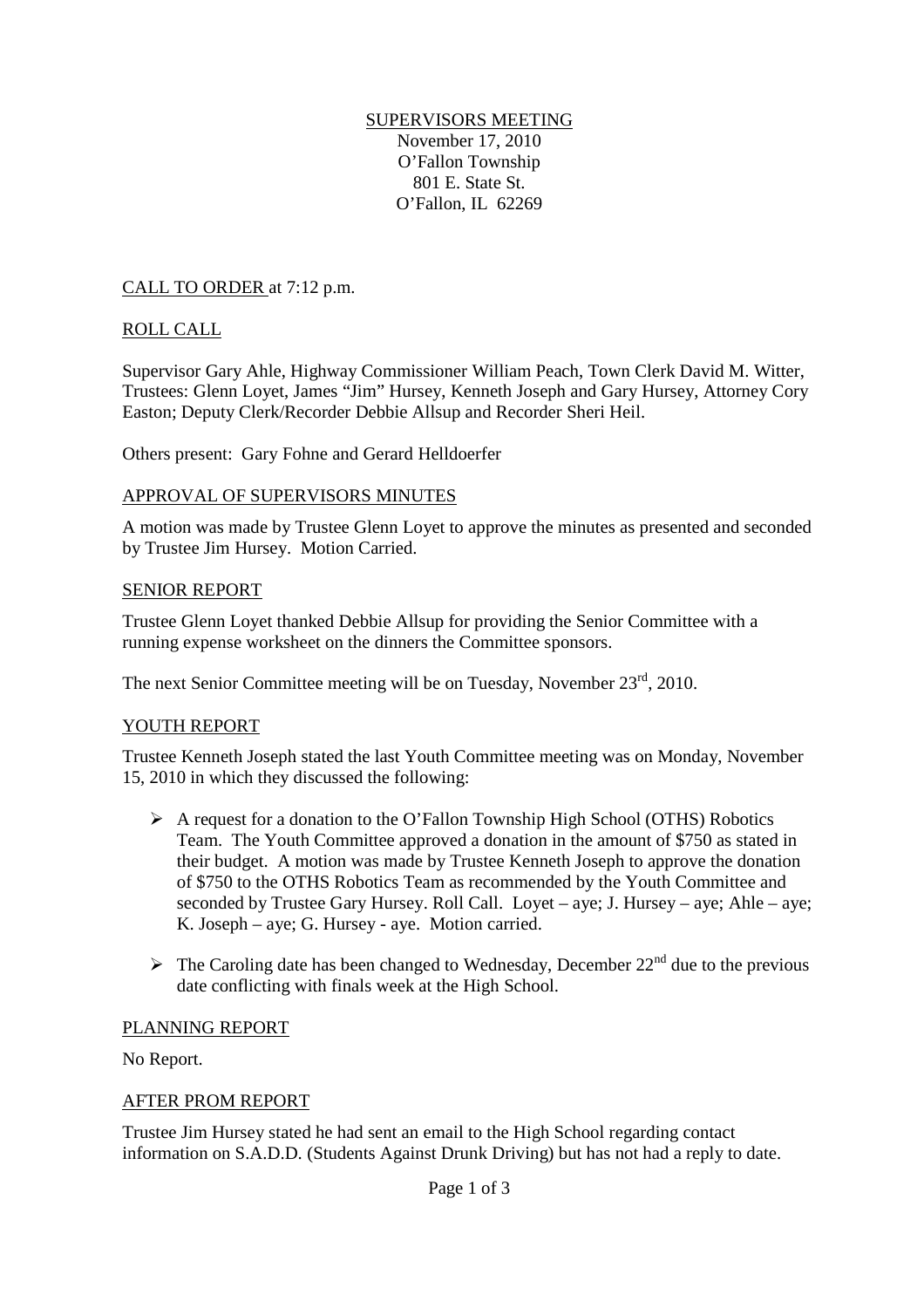### TRUSTEES REPORT

Trustee Glenn Loyet stated he had attended the November Conference in Springfield. One of the sessions he attended was with the Illinois Municipal Retirement Fund (IMRF). He learned of several changes they (IMRF) are considering. A brief discussion followed.

Trustee Loyet also announced he has been officially sworn in on the Township Officials of Illinois Board of Directors.

### TOWN CLERK REPORT

No Report.

### SUPERVISORS REPORT

Supervisor Gary Ahle stated he received a letter from Nancy Mehochko, Secretary/Treasurer of the O'Fallon Needy Families Organization, Inc. It stated the organization has disbanded due to a lack of funding. She thanked all who have helped in previous years.

### UNFINISHED BUSINESS

Supervisor Gary Ahle reminded the Board of the St. Clair County Township Officials Association meeting tomorrow night (Thursday, November 18, 2010).

#### NEW BUSINESS

A hall rental application was submitted by the O'Fallon Breakers Swim Team to use our facility on Saturday, April  $16<sup>th</sup>$ , 2011 to register participants for the 2011 season. A motion was made by Trustee Glenn Loyet to approve the hall rental application and seconded by Trustee Gary Hursey. Roll Call. Loyet – aye; J. Hursey – aye; Ahle – aye; K. Joseph – aye; G. Hursey - aye. Motion carried.

A hall rental application was submitted by the O'Fallon/Shiloh Chamber of Commerce to use our facility on Wednesday, January  $12<sup>th</sup>$ , 2011 for a monthly chamber luncheon. A request was made to waive the fees since it will be during regular business hours. Trustee Glenn Loyet made a motion to approve the hall rental application request and seconded by Trustee Gary Hursey. Roll Call. Loyet – aye; J. Hursey – aye; Ahle – aye; K. Joseph – aye; G. Hursey aye. Motion carried.

### APPROVAL OF SUPERVISORS BILLS

| Town Fund               | 9,151.20 |
|-------------------------|----------|
| General Assistance Fund | 482.57   |

Trustee Glenn Loyet made a motion to authorize the bills of the Supervisor and seconded by Trustee Jim Hursey. Roll Call. Loyet – aye; J. Hursey – aye; Ahle – aye; K. Joseph – aye; G. Hursey - aye. Motion carried.